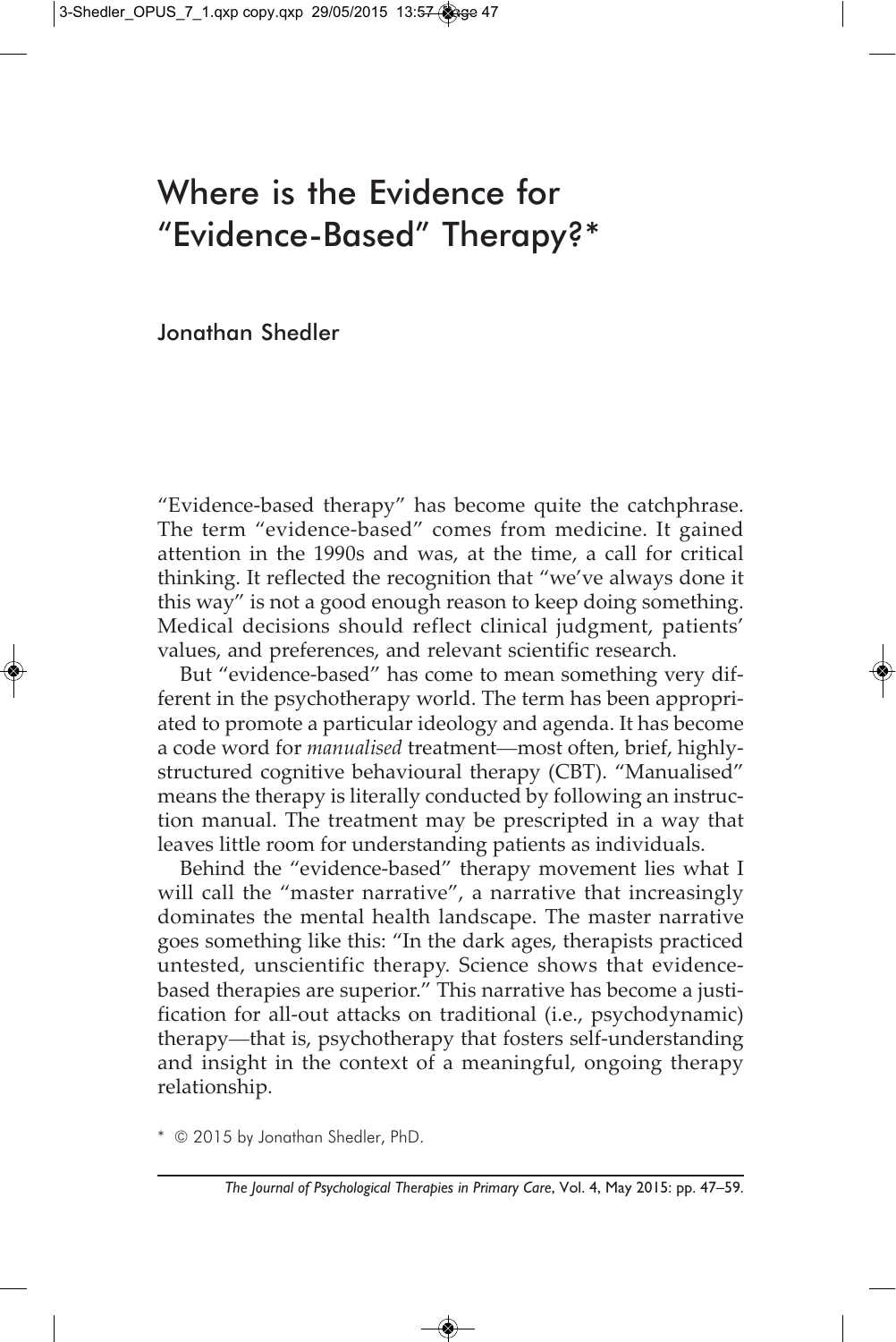Here is a small taste of what proponents of "evidence-based" therapy have been saying in public: "The empirically supportive psychotherapies are still not widely practiced. As a result, many patients *do not have access to adequate treatment*" (Hollon et al., 2002; emphasis added). Notice the linguistic sleight-of-hand: If it is not an "evidence-based" (i.e., manualised) treatment, it is inadequate. Walter Mischel of Columbia University wrote, "The disconnect between what clinicians do and what science has discovered is an *unconscionable embarrassment*" (Mischel, 2008; emphasis added).

When this master narrative gets into the media, things get worse. The venerable *Washington Post* ran an article titled, "Is your therapist a little behind the times?"(Baker et al., 2009). It likened traditional (read, psychodynamic) therapy to pre-scientific medicine when "healers commonly used ineffective and often injurious practices such as blistering, purging and bleeding". *Newsweek* sounded a similar note in an article titled, "Ignoring the evidence: why do psychologists reject science?" (Begley, 2009).

Notice how a form of McCarthyism enters the picture. Because proponents of brief, manualised therapies have appropriated the term "evidence-based" for their own use, it becomes difficult to have an intelligent conversation about what constitutes good therapy—to question claims for "evidence-based" therapy is to risk the accusation of being "anti-science".

You may be thinking that in light of the strong claims for "evidence-based" therapies—and the denigration of psychodynamic or insight-oriented therapies—there must be amazingly strong scientific evidence for their benefits. There is not. There is a yawning chasm between what we are told research shows and what research actually shows.

What empirical research really shows is that "evidencebased" therapies are *ineffective* for most people most of the time. In Part I, I discuss what empirical research really shows. In Part 2, I take a closer look at some troubling practices in "evidencebased" therapy research.

#### Part I: what research really shows

Research shows that "evidence-based" therapies are *weak* treatments. Their benefits are trivial. Most patients do not get well. Even the trivial benefits do not last.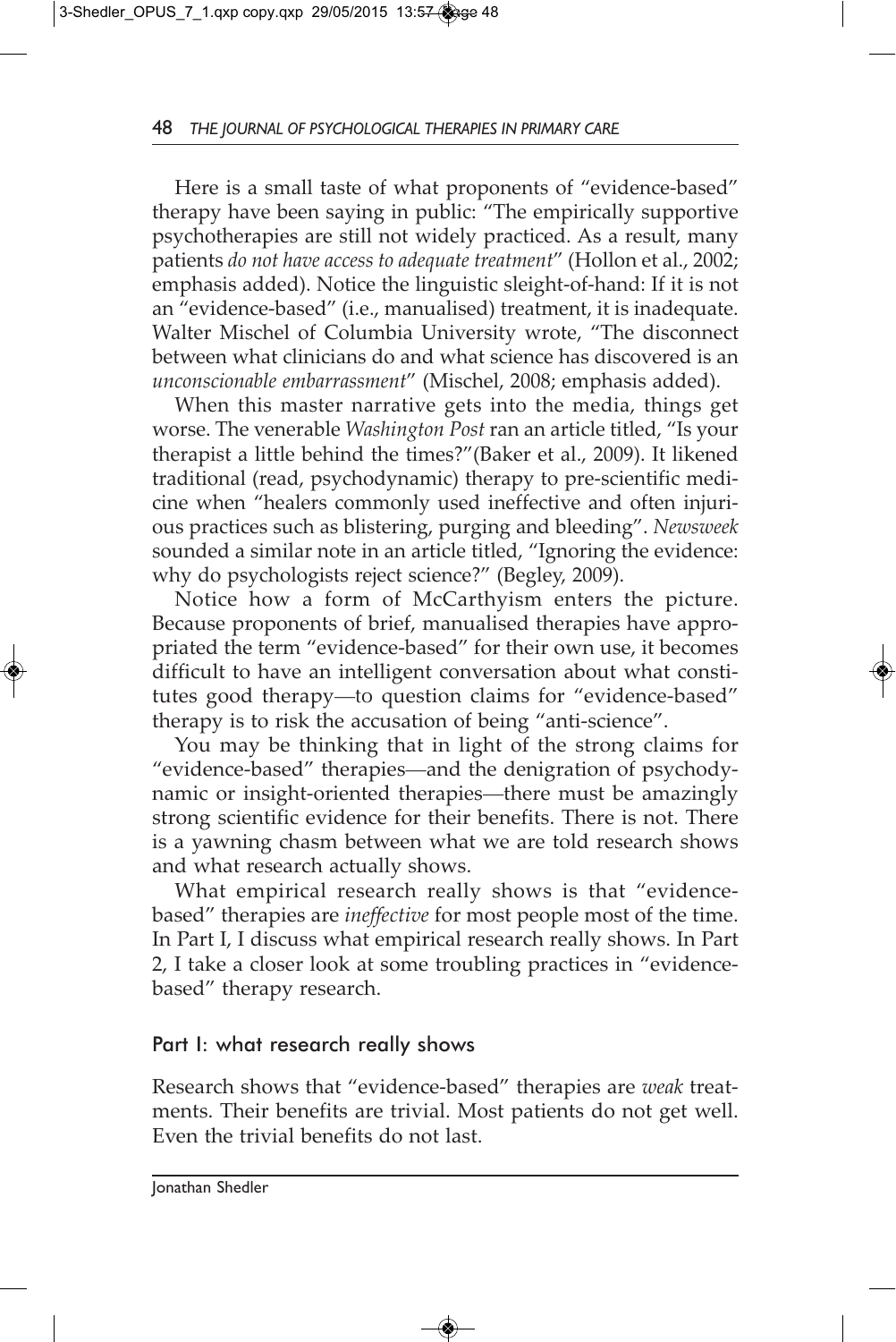This may be very different from what you have heard elsewhere. You may be thinking, who is this guy? And why should I believe him? I will revisit this question at the conclusion. I am not asking you to believe me. That is why I will be referencing primary sources.

The gold standard of evidence in "evidence-based" therapy research is the randomised controlled trial. Patients with a certain diagnosis are randomly assigned to either a treatment or control group, and the study compares the two groups.

The mother of all randomised controlled trials for psychotherapy is the National Institute of Mental Health (NIMH) Treatment of Depression Collaborative Research Program. It was the first really large multi-site research project investigating what are now called "evidence-based" therapies. The study included three active treatments: manualised CBT, manualised interpersonal therapy (IPT), and antidepressant medication. The control group got a placebo pill and clinical management, but not psychotherapy. The study was initiated in the mid-1970s and the first major publications started coming out around 1990.

For the past twenty-five years, we have been told that this study showed that CBT, IPT, and antidepressant medication are "empirically validated" treatments for depression. We have been told that these treatments were scientifically proven to be powerful and effective. I will focus on CBT because that is what gets the most attention and, of course, it is the theme of this conference.

The claims for the benefits of CBT were based on the finding that CBT was "statistically significantly" more effective than the placebo control group. "Statistically significant" does not mean what most people think. Set aside preconceptions about the word *significant* and consider, instead, the actual difference in the NIMH study between the CBT group and the control group that got the sugar pill.

The primary outcome measure in the NIMH study was the 54 point Hamilton Depression Rating Scale. The difference between the CBT treatment group and the control group was 1.2 points.

The 1.2 point difference is trivial and clinically meaningless. It does not pass the "So what?" test. It does not pass the "Does it matter?" test. It does not pass the "Why should anyone care?" test.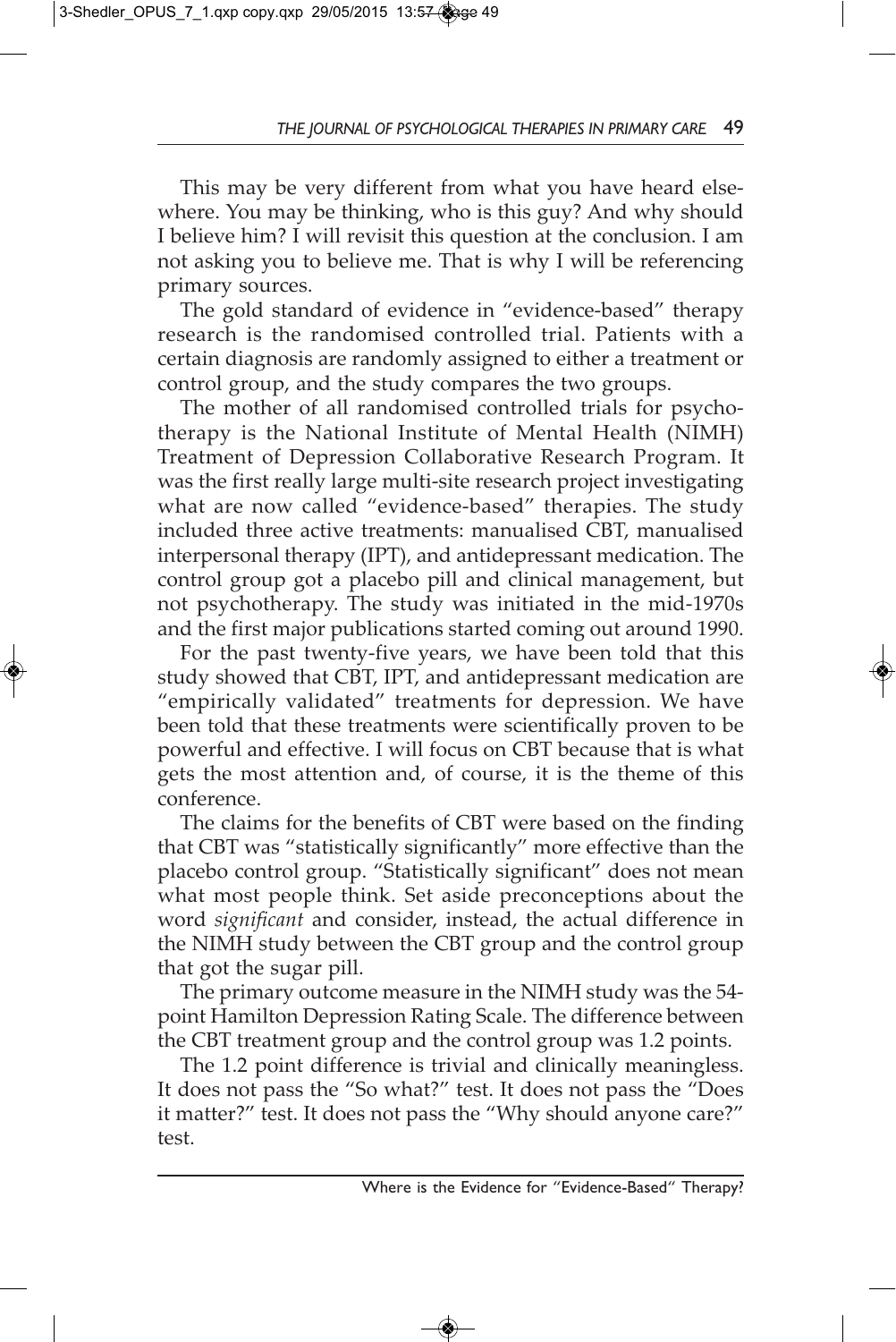How can there be such a mismatch between what we have been told *vs*. what the study actually found? You may be wondering whether the original researchers did not present the data clearly. That is not the case. The first major research report from the NIMH study was published in 1989 in *Archives of General Psychiatry* (Elkin et al., 1989). The authors wrote: "There was limited evidence of the specific effectiveness of interpersonal psychotherapy and *none for cognitive behaviour therapy*" (emphasis added). That is what the original research report says.

In 1994, the principle investigator wrote a comprehensive review of what we had really learned from that study, titled "The NIMH Treatment of Depression Collaborative Research Program. Where we began and where we are" (Elkin, 1994).

Writing in careful academic language, the principle investigator stated: "What is most striking in the follow-up findings is the relatively small percentage of patients who remain in treatment, fully recover, and remain completely well throughout the 18 month follow-up period." The percentage was so small that it "raises questions about whether the potency of the short-term treatments for depression has been oversold" (Elkin, 1994, p. 131).

What was that percentage, actually? It turns out that only 24% of the patients in the study got well and stayed well. Another way of saying that is that about 75%—the overwhelming majority—did *not* get well. How can this be? We have been told the opposite for the last twenty-five years. We have been told that manualised CBT is powerful and effective.

We can now revisit the term *significant*. In the English language, the word *significant* is a synonym for important or meaningful. But that is not what the term means in statistics. In statistics, it is a technical term of art. It means that a research finding probably did not occur by chance. In the NIMH study, there was a 1.2 point difference between the CBT group and the control group. That is clinically meaningless—nobody would dispute that. But the difference was "statistically significant", meaning it probably did not occur by chance.

There are few other fields where people talk about "significance" instead of talking about actual benefits. When a researcher emphasises "statistical significance", something is being hidden. If there is a meaningful treatment benefit, one talks about that, not "significance". If we have a drug that is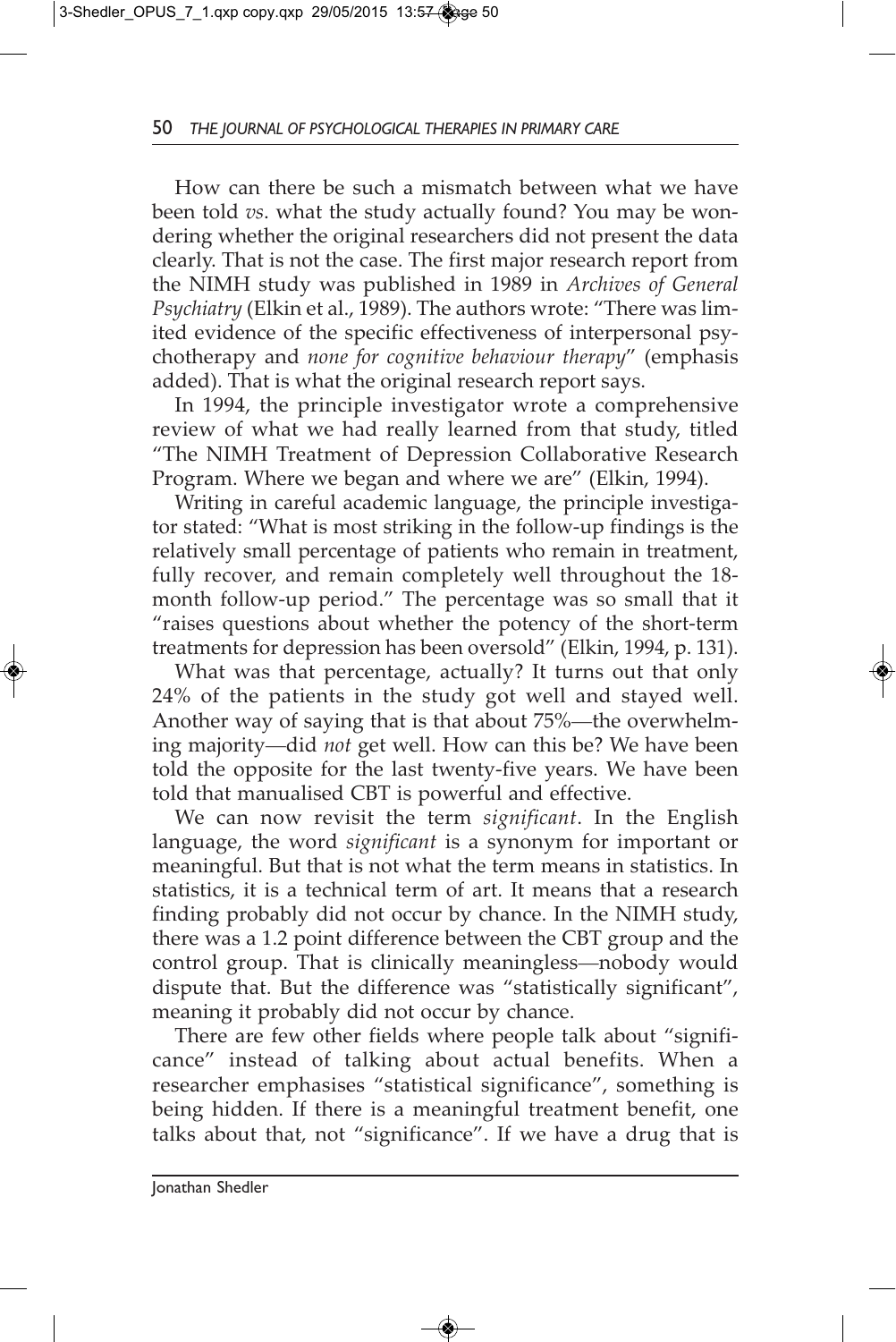effective in lowering blood pressure, we say the drug decreased blood pressure by so much. If we had an effective weight loss programme, we would say the average person in the programme lost twenty-five pounds, or thirty pounds, or whatever. If we had a drug that lowered cholesterol, we would talk about how much it lowered cholesterol.

We would not talk about "significant differences". When researchers emphasise "statistical significance", something is being hidden.

The NIMH findings were published more than twenty-five years ago. Surely, research findings for CBT must have improved over time. So let us jump ahead to the most recent state-of-the-art randomised controlled trial for depression (Driessen et al., 2013). This recent study included 341 depressed patients who were randomly assigned to sixteen sessions of manualised CBT or sixteen sessions of manualised psychodynamic therapy. This study was published in 2013 in the *American Journal of Psychiatry*.

The authors wrote, "One notable finding was that only 22.7% of the patients achieved remission" (Dreissen et al., 2013, p. 1047). They continued, "Our findings indicate that a substantial proportion of patients . . . require more than time-limited therapy to achieve remission." In other words, about 75% of patients did not get well. It is essentially the same finding reported in the NIMH study a quarter of a century ago.

The appropriate conclusion to be drawn from both of these major studies is that brief, manualised treatments are *ineffective* for most depressed patients most of the time.

So I have reviewed the earliest major study and the most recent. What about all the research in between? The results are largely the same. The research is summarised in a review paper by lead author Drew Westen (Westen et al., 2004). The paper is a detailed, comprehensive literature review of manualised CBT for depression and anxiety disorders.

The researchers found that the average patient who received manualised CBT for depression remained clinically depressed after treatment (with an average Beck Depression Inventory score of eleven). What about other conditions besides depression? How about panic disorder? Panic may be the one condition for which brief, manualised CBT work *best*. But the average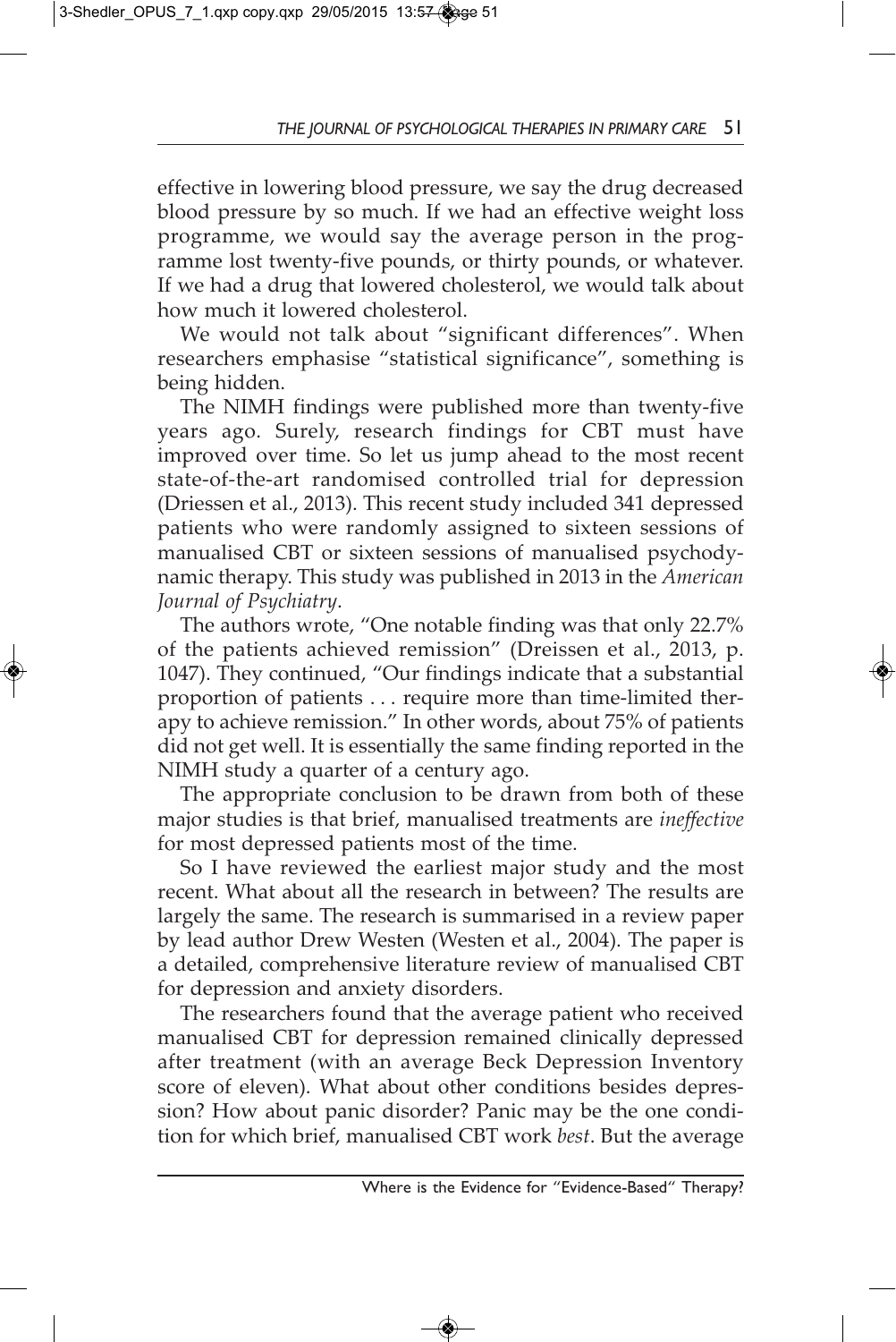patients who received "evidence-based" treatment for panic disorder still had panic attacks almost weekly, and still endorsed four of out of seven symptoms listed in the *Diagnostic and Statistical Manual of Mental Disorders* (*DSM-IV*). These patients were not getting well either.

Another finding was that the treatment benefits of manualised "evidence-based" therapies evaporated quickly. Treatment outcome is usually measured the day treatment ends. But when patients are followed over time, the benefits evaporate. The majority of patients who receive an "evidence-based" treatment—more than 50%—seek treatment again within six to twelve months for the same condition. And it would be a mistake to conclude that those who do not seek further treatment are well. Some may have gotten well. Others may have concluded that psychotherapy is unhelpful and given up on it.

#### Part 2: a closer look at research practices

In this section, I will address some of the research practices behind claims for manualised, "evidence-based" therapies. I will address the following issues: First, most patients are never counted in the research studies. Second, the control groups are shams. Third, manualised, "evidence-based" therapy has *not* shown superiority to any other legitimate psychotherapy. Fourth, data are being hidden.

#### *Most patients never get counted*

In the typical randomised controlled trial for "evidence-based" therapies, about two-thirds of the patients get excluded from the studies *a priori* (Westen et al., 2004). That is, they have the diagnosis and seek treatment, but because of the study's inclusion and exclusion criteria, they are excluded from participation. Typically, the patients that get excluded are those who meet *DSM* criteria for more than one diagnosis, or have some form of personality pathology, or are considered unstable in some way, or who may be suicidal. In other words, the two-thirds that get excluded are the patients we treat in real-world practice.

So two-thirds of the patients who seek treatment get excluded before the study begins. Of the one-third that do get included,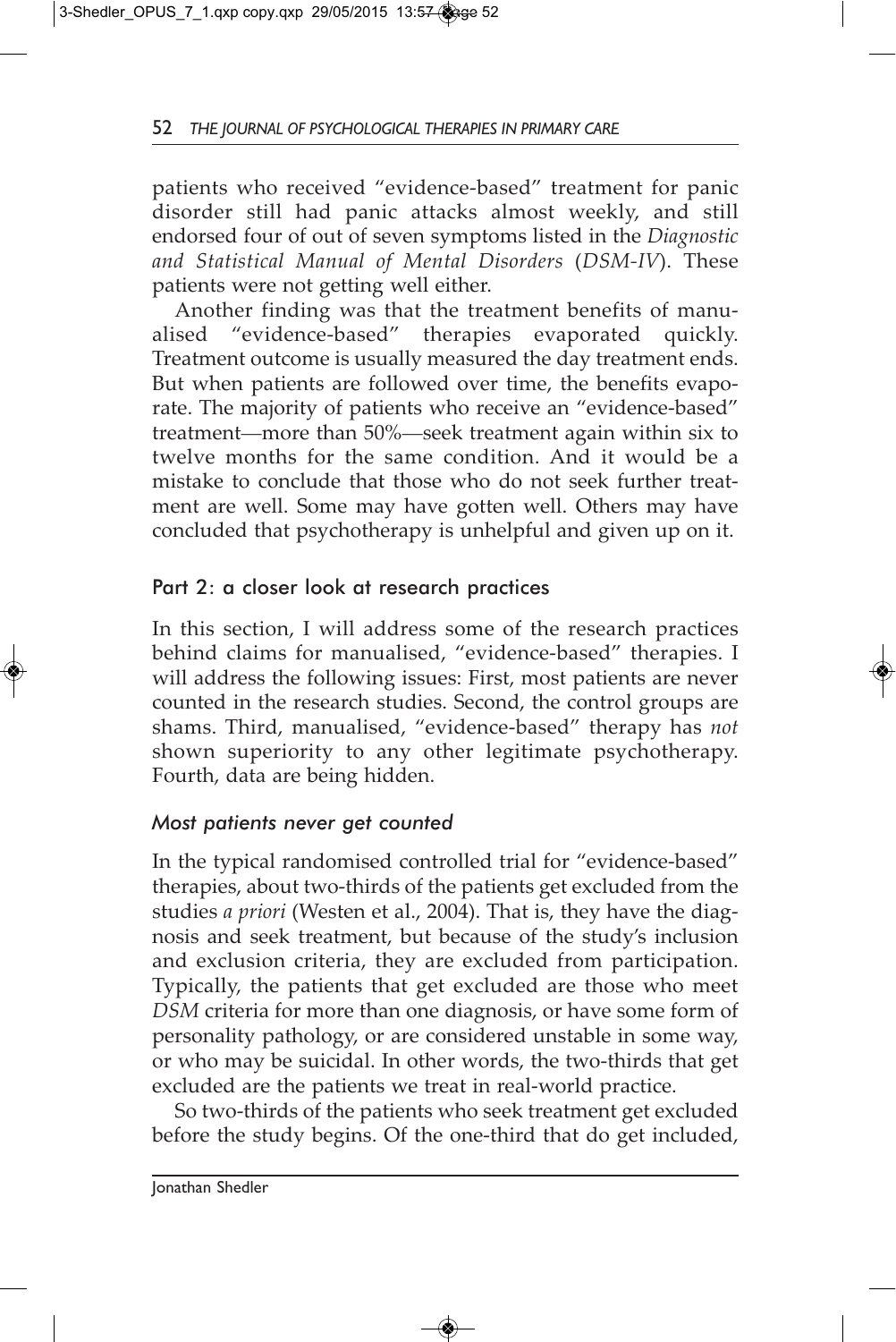# SS *THE JOURNAL OF PSYCHOLOGICAL THERAPIES IN PRIMARY CARE* 53 THE JOURNAL OF PSYCHOLOGICAL THERAPIES IN PRIMARY CARE

about half show improvement. So we are now down to about 16% of the patients who initially sought treatment. But that is just patients who show "improvement". If we consider the percentage of patients that actually *get well*, we are down to about 11% of those who originally sought treatment. If we consider the perabout half show improvement. So we are now down to about 16%  $\,$ of the patients who initially sought treatment. But that is just patients who show "improvement". If we consider the percentage of patients that actually *get well*, we are down to about 11% of those who originally sought treatment. If we consider the percentage that get well and stay well, we are down to roughly 5%. centage that get well and *stay* well, we are down to roughly 5%.

dence-based" treatments are effective and have lasting benefits for approximately 5% of the patients who initially present for above the water, represents the patients we hear about. All the In other words: scientific research demonstrates that "evitreatment. Here is another way to look at it: an iceberg repredepression, generalised anxiety, whatever. The tip of the iceberg, -we do not In other words: scientific research demonstrates that "evidence-based" treatments are effective and have lasting benefits for approximately 5% of the patients who initially present for treatment. Here is another way to look at it: an iceberg repredepression, generalised anxiety, whatever. The tip of the iceberg, above the water, represents the patients we hear about. All the —we do not sents all patients who seek treatment for a given conditionsents all patients who seek treatment for a given condition hear about. They do not get counted. They are invisible. hear about. They do not get counted. They are invisible. rest—the huge part of the iceberg below the water-—the huge part of the iceberg below the water

## Control groups are shams *Control groups are shams*

compared to legitimate alternative therapies. The control group is usually a foil invented by researchers who are committed to Second point: the control group is usually a sham. What do I mean? I mean that "evidence-based" therapies are almost never demonstrating the benefits of CBT. In other words, the control Second point: the control group is usually a sham. What do I mean? I mean that "evidence-based" therapies are almost never compared to legitimate alternative therapies. The control group is usually a foil invented by researchers who are committed to demonstrating the benefits of CBT. In other words, the control group is a pseudo-treatment designed to fail. group is a pseudo-treatment designed to fail.

by a sham control group (Gilboa-Schechtman et al., 2010). The study focused on "single incident" PTSD. The patients were A state-of-the-art, NIMH-funded study of post-traumatic stress disorder (PTSD) provides a good example of what I mean previously healthy. They developed PTSD after experiencing a A state-of-the-art, NIMH-funded study of post-traumatic stress disorder (PTSD) provides a good example of what I mean by a sham control group (Gilboa-Schechtman et al., 2010). The study focused on "single incident" PTSD. The patients were previously healthy. They developed PTSD after experiencing a specific, identifiable trauma. specific, identifiable trauma.

form of CBT called prolonged-exposure therapy. It claims to what it says in the discussion section: "[CBT] was superior to The study claims to compare psychodynamic therapy with a show that CBT is superior to psychodynamic therapy. This is [psychodynamic therapy] in decreasing symptoms of PTSD and depression, enhancing functioning . . . and increasing overall<br>improvement" (Gilboa-Schechtman et al., 2010, p. 1040). The study claims to compare psychodynamic therapy with a form of CBT called prolonged-exposure therapy. It claims to show that CBT is superior to psychodynamic therapy. This is what it says in the discussion section: "[CBT] was superior to [psychodynamic therapy] in decreasing symptoms of PTSD and depression, enhancing functioning . . . and increasing overall improvement" (Gilboa-Schechtman et al., 2010, p. 1040).

That is what was communicated to the media, the public, and policy makers. If you read the fine print and do a little home-That is what was communicated to the media, the public, and policy makers. If you read the fine print and do a little homework, things look very different. work, things look very different.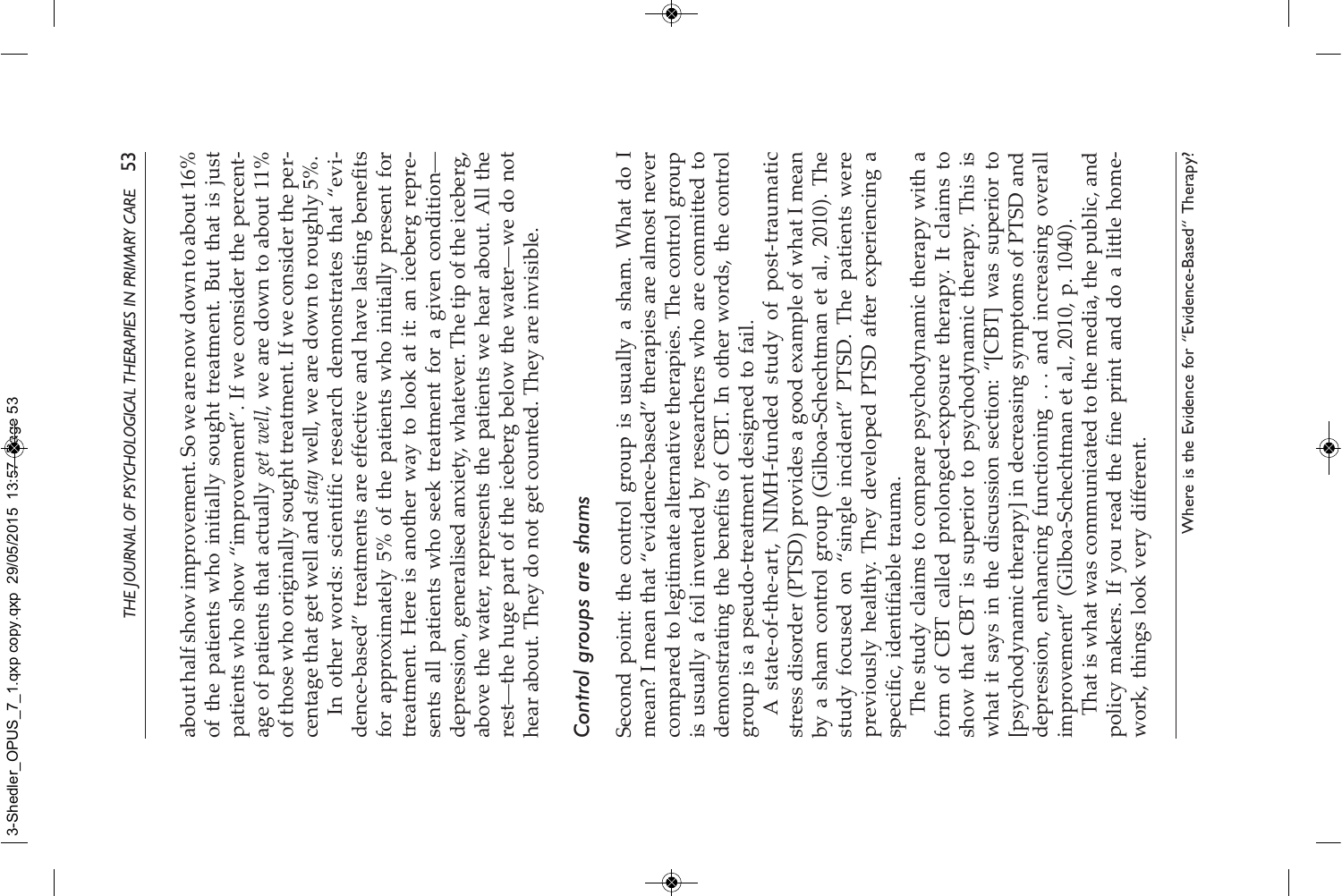Who were the therapists who provided the "psychodynamic" treatment in this study? Were they experienced, qualified, psychodynamic therapists? No. *It turns out they were graduate students*. They received exactly two days of training in psychodynamic therapy *from another graduate student*—a graduate student in a research laboratory committed to CBT. In contrast, the therapists who provided CBT were trained for five days by the developer of this form of therapy, world-famous clinician and researcher Edna Foa. That is not exactly a level playing field.

But that was the least of the problems with the study. The socalled psychodynamic therapists were also *forbidden to discuss the trauma that brought the patient to treatment*. Imagine that—you come to treatment for PTSD because you have experienced a traumatic event, and your therapist is forbidden from discussing it with you. When patients brought up the trauma, the therapists were instructed to change the topic.

If anyone practiced like that in the real world, it could be considered malpractice. In research, that is considered a control group, and a basis for claims that CBT is superior to psychodynamic therapy.

#### *"Superiority" of evidence-based therapy is a myth*

In case you are thinking that the PTSD study is unusual perhaps cherry-picked to make a point—that is not so. There is a comprehensive review of the psychotherapy research literature that addresses this exact issue (Wampold et al., 2011). It focussed on randomised controlled trials for both anxiety and depression. The researchers examined studies that claimed to compare an "evidence-based" therapy with an alternative form of psychotherapy.

The researchers examined over 2,500 abstracts. After closer examination, they winnowed that down to 149 studies that looked like they might actually compare an "evidence-based" therapy to another legitimate form of therapy. But when they finished, there were only fourteen studies that compared "evidence-based" therapy to a control group that received anything approaching real psychotherapy.

Many of the studies claimed to use a control group that received "treatment as usual". But "treatment as usual" turned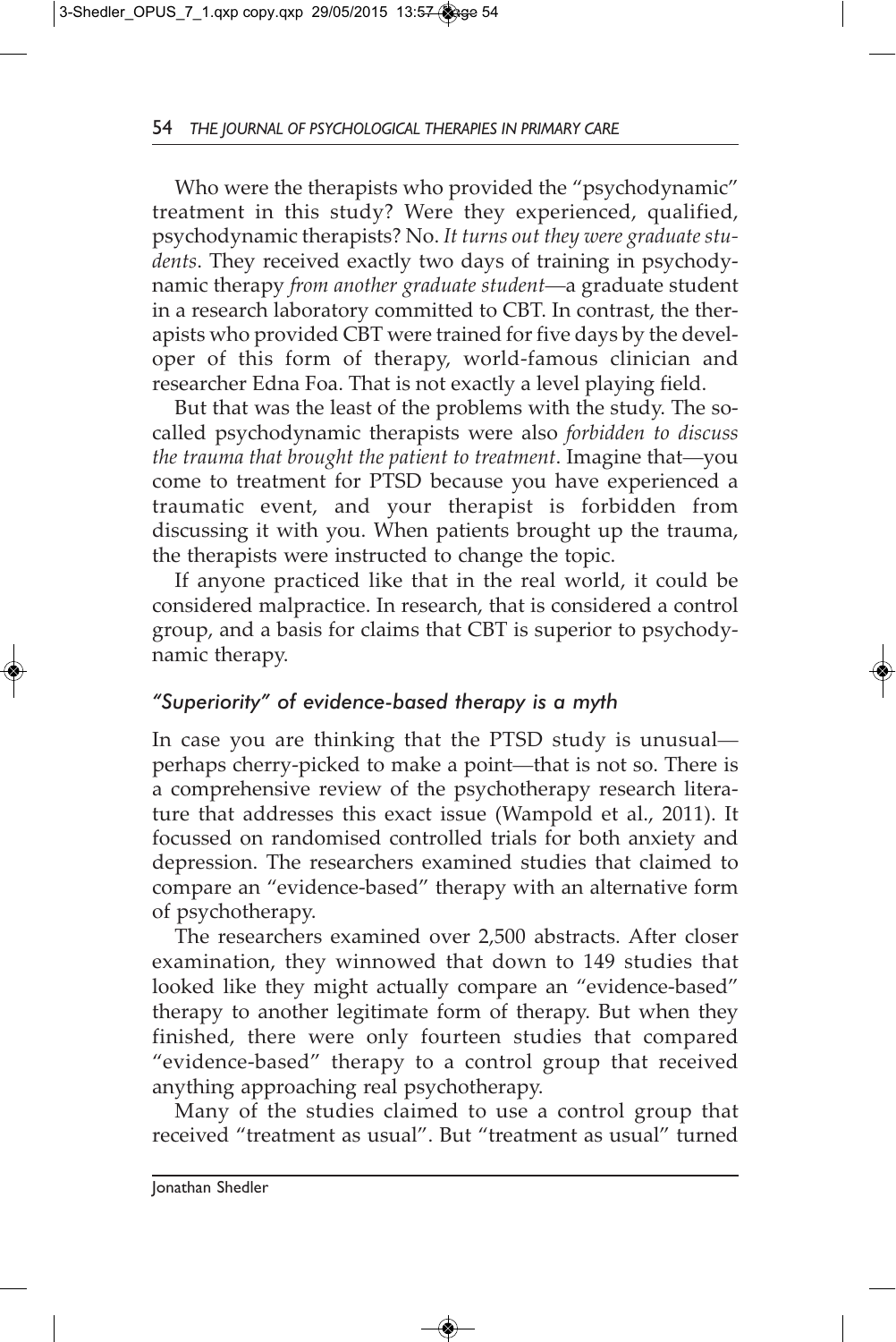out to be "predominantly 'treatments' that *did not include any psychotherapy*" (Wampold et al., 2011, p. 1310; emphasis added). I am not interpreting or paraphrasing. This is a direct quotation from the article. In other words, the so-called evidence-based treatments were not compared to other forms of psychotherapy; they were compared to *doing nothing*.

Alternatively, they were compared to control groups that received sham psychotherapy, where the therapists had their hands tied—as in the PTSD study I described above.

This literature review was published in a conservative scholarly journal, so the authors had to state their conclusions in careful academic language. They concluded: "Currently, there is insufficient evidence to suggest that transporting an evidence-based therapy to routine care that already involves psychotherapy will improve the quality of services" (Wampold et al., 2011, p. 1311).

In somewhat plainer English: "evidence-based" therapies have *not* shown greater effectiveness than any other legitimate psychotherapy. That is what the scientific literature actually shows. It is not just my opinion. It is also the formal scientific policy conclusion of the American Psychological Association (American Psychological Association, 2013).

#### *Data are being suppressed*

"Publication bias" bias is a well-known phenomenon in research. Publication bias refers to the fact that studies with positive results—that show the outcome desired by the investigators—tend to get published. Studies that fail to show desired results tend not to get published.

For this reason, the published research literature can provide a biased or skewed picture of actual research findings. There is a name for this phenomenon, it is called the "file-drawer effect". For every published study with positive results, how many studies with negative results are hidden in file drawers? How can you prove there are file drawers stuffed with negative results? It turns out there is a way to do this. There are statistical methods to estimate how many unpublished studies have negative results that are hidden from view.

A team of researchers tackled this question for research on CBT for depression (Cuijpers et al., 2010). They found that the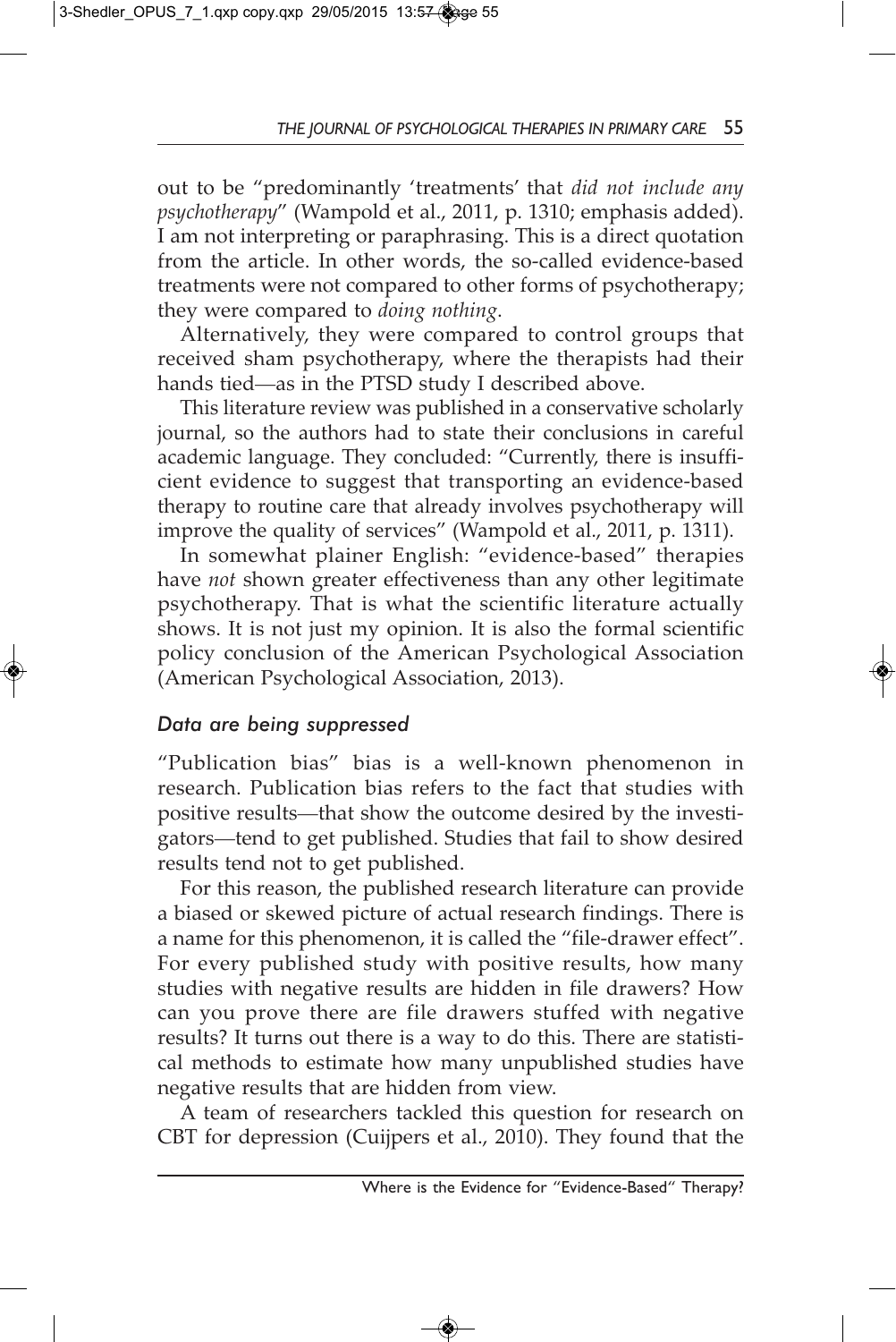published benefits of CBT are exaggerated by 75% due to publication bias. In other words, the actual benefit a patient is likely to receive is only about a quarter of what the research literature would lead you to believe.

How do you find out something like this? How can you know what is hidden in file drawers? You know by examining what is called a funnel plot. It sounds complicated, but it is actually a simple idea. Suppose you are doing a survey—"*Are people in the UK for or against some policy?*"—and you have a very small sample of only three people. The results can be all over the place. Depending on the three people you happen to draw for your sample, it may look like 100% are in favour or 100% are against. So when you have small sample sizes, you get quite a scatter, quite a range, of results. As sample sizes get larger, the findings stabilise and converge.

If you graph the findings—in this case, the relationship between sample size and treatment benefit—you get a plot that looks like a funnel (Figure 1, left graph). Studies with smaller sample sizes show more variability in results, and studies with larger sample sizes tend to converge on more similar values. That is what it should look like if data are not being hidden.

In fact, what it looks like is something like the graph on the right (Figure 1, right graph). The data points that are supposed to be in the lower left area of the graph are missing.





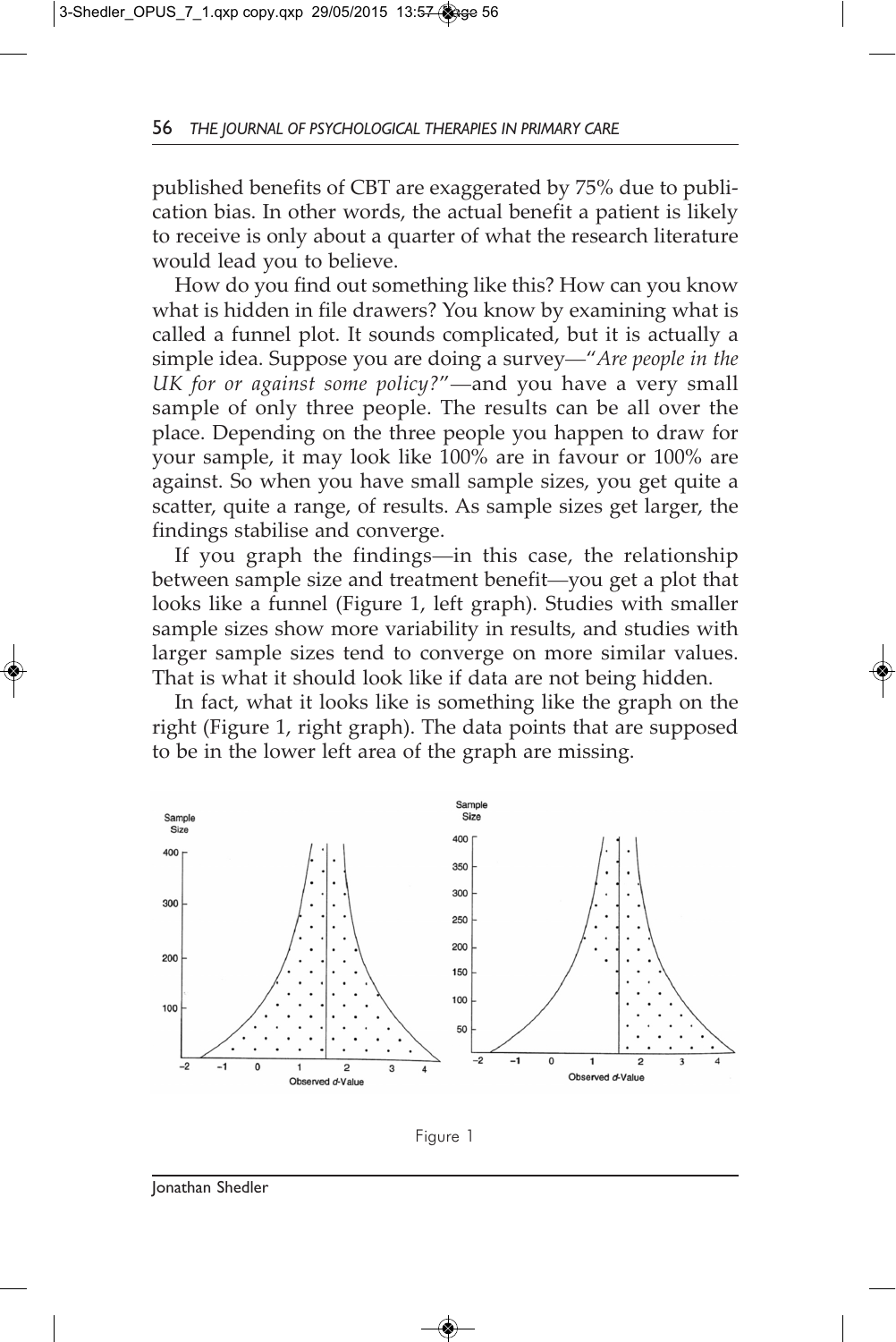

Figure 2

#### *What "evidence-based" is supposed to mean*

What is "evidence-based" really supposed to mean? I noted earlier that the term originated in medicine. Evidence-based medicine (EBM) was supposed to represent the convergence or intersection of 1) relevant scientific evidence, 2) patients' values and preferences, and 3) the experience and clinical judgment of the practitioner (Figure 2).

What has happened to these ideas in the field of psychotherapy? "Relevant scientific evidence" no longer matters, because proponents of so-called evidence-based therapies ignore evidence for therapy that is not pre-scripted, manualised therapy. In 2010, I published an article in *American Psychologist* titled, "The efficacy of psychodynamic psychotherapy" (Shedler, 2010). The article demonstrated that the benefits of psychodynamic therapy are at least as large as those of so-called evidence-based therapy—and moreover, the benefits of psychodynamic therapy *last*. Proponents of "evidence-based" therapy typically disregard this evidence.

"Patients' values and preferences" also do not matter, because patients are not being informed and offered meaningful choices. They may be offered only brief manualised treatment and told it is the "gold standard" of care. "Clinical judgment" also no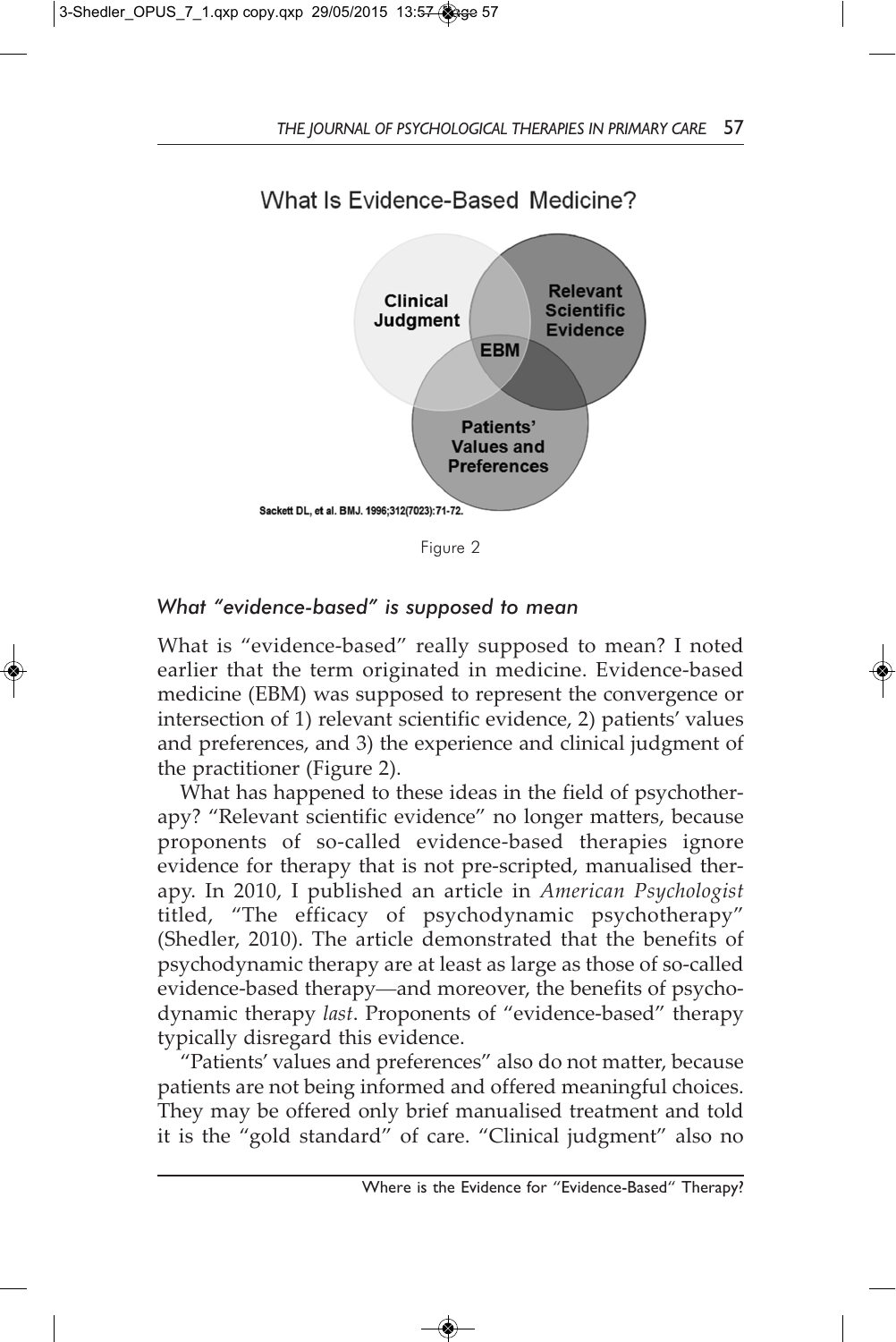longer matters, because clinicians are expected to follow manuals rather than exercise meaningful clinical judgment. They are being asked to function as technicians, not clinicians.

One could argue that "evidence-based", as the term is now used with respect to psychotherapy, is a perversion of every founding principle on which the concept of evidence-based medicine rests.

#### Conclusion

Who is this Shedler guy? Why should I believe him? Everything I have read from every respectable scholarly source seems to be at odds with what he just told us.

Why should you believe me? You should not believe me. You should not take my word for any of this, or anyone else's word. I will leave you with three simple things to do, starting today, that will help you sift truth from hyperbole. When somebody makes a claim for the benefit of a treatment, any treatment, follow these three simple steps:

Step 1: say, "Show me the study." Give me a reference, a citation, a PDF. Put the study into my hands. Sometimes it does not exist.

Step 2: if the study does exist, read it—especially the fine print. Step 3: draw your own conclusion. Ask yourself: do the actual methods and findings of this study justify the claim I just heard?

If you make a practice of following these steps, you may make some shocking discoveries.

#### References

- American Psychological Association (2013). Recognition of psychotherapy effectiveness. *Psychotherapy*, *50*: 102–109. Avaialble at: www.apa.org/about/policy/resolution-psychotherapy.aspx
- Baker, T., McFall, R., & Shoham, V. (2009). Is your therapist a little behind the times? *The Washington Post*, 15 November, 2009.
- Begley, S. (2009). Ignoring the evidence: why do psychologists reject science? *Newsweek*, *154*(15): 30.

Cuijpers, P., Smit, F., Bohlmeijer, E., Hollon, S. D., & Andersson, G. (2010). Efficacy of cognitive-behavioural therapy and other